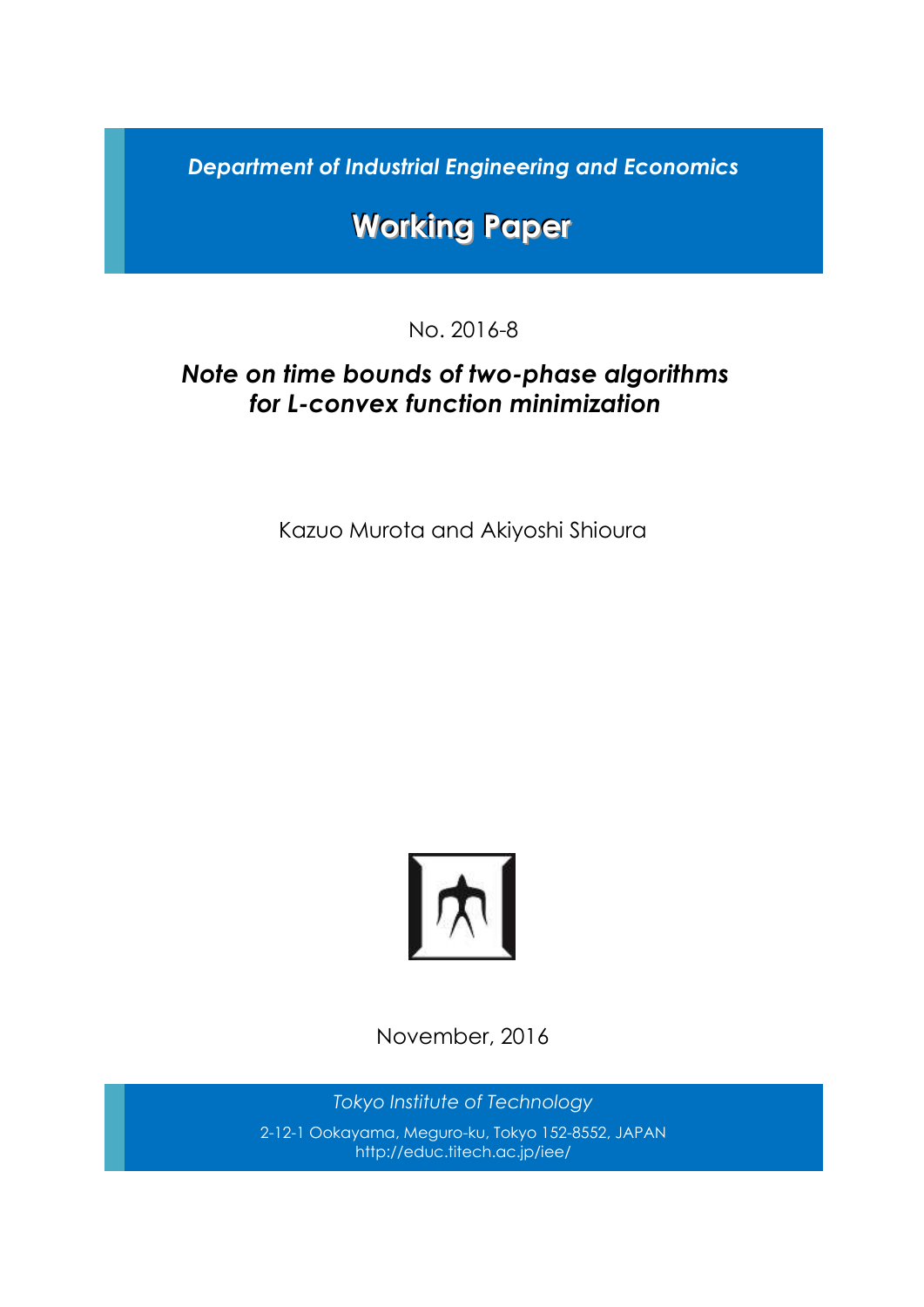### **Note on time bounds of two-phase algorithms for L-convex function minimization**

**Kazuo Murota** *·* **Akiyoshi Shioura**

Abstract We analyze minimization algorithms, called the two-phase algorithms, for L<sup>‡</sup>-convex functions in discrete convex analysis and derive tight bounds for the number of iterations.

#### **1 Introduction and Result**

With motivations from auction theory, we discuss minimization of a discrete convex function called L<sup> $\natural$ </sup>convex function. A function  $g: \mathbb{Z}^n \to \mathbb{R} \cup \{+\infty\}$  defined on integer lattice points is said to be  $L^{\natural}$ -convex [10] if for every  $p, q \in \text{dom } g$  and every nonnegative  $\lambda \in \mathbb{Z}_+$ , it holds that

$$
g(p) + g(q) \ge g((p + \lambda \mathbf{1}) \wedge q) + g(p \vee (q - \lambda \mathbf{1})),\tag{1.1}
$$

where dom  $g = \{p \in \mathbb{Z}^n \mid g(p) < +\infty\}, \mathbf{1} = (1, 1, \dots, 1),$  and for  $p, q \in \mathbb{Z}^n$  the vectors  $p \wedge q$  and  $p \vee q$  denote, respectively, the vectors of component-wise minimum and maximum of *p* and *q*. The concept of L*♮* -convex function plays a primary role in the theory of discrete convex analysis [10], and an important application can be found in auction theory, in addition to discrete optimization and computer vision (see [14]).

We consider a certain type of algorithm for L<sup> $\natural$ </sup>-convex function minimization, called the two-phase algorithm. While the two-phase algorithm and its variants are originally considered in [12, 13] for a specific L<sup>\t</sup>-convex function arising from an auction model (see Section 2 for details), the algorithms work for general L<sup> $\natural$ </sup>-convex functions.

As its name indicates, the two-phase algorithm consists of two phases, the up phase and the down phase. The algorithm starts from an arbitrarily chosen initial vector, and the vector moves upward in the up phase and then downward in the down phase. A detailed descrpition of the algorithm is as follows, where  $g: \mathbb{Z}^n \to \mathbb{R} \cup \{+\infty\}$  is an L<sup>t</sup>-convex function,  $N = \{1, 2, ..., n\}$ , and  $\chi_X \in \{0, 1\}^n$  is the characteristic vector of a set  $X \subseteq N$ .

#### **Algorithm** TwoPhase

Step 0: Find a vector  $p^{\circ} \in \text{dom } g$  and set  $p := p^{\circ}$ . Go to Up Phase.

Up Phase:

Step U1: Find a minimizer  $X \subseteq N$  of  $g(p + \chi_X)$ .

Step U2: If  $g(p + \chi_X) = g(p)$ , then go to Down Phase.

This work was supported by The Mitsubishi Foundation, CREST, JST, and JSPS KAKENHI Grant Numbers 26280004, 15K00030, 15H00848.

K. Murota

A. Shioura

Department of Industrial Engineering and Economics, Tokyo Institute of Technology, Tokyo 152-8550, Japan E-mail: shioura.a.aa@m.titech.ac.jp

School of Business Administration, Tokyo Metropolitan University, Tokyo 192-0397, Japan E-mail: murota@tmu.ac.jp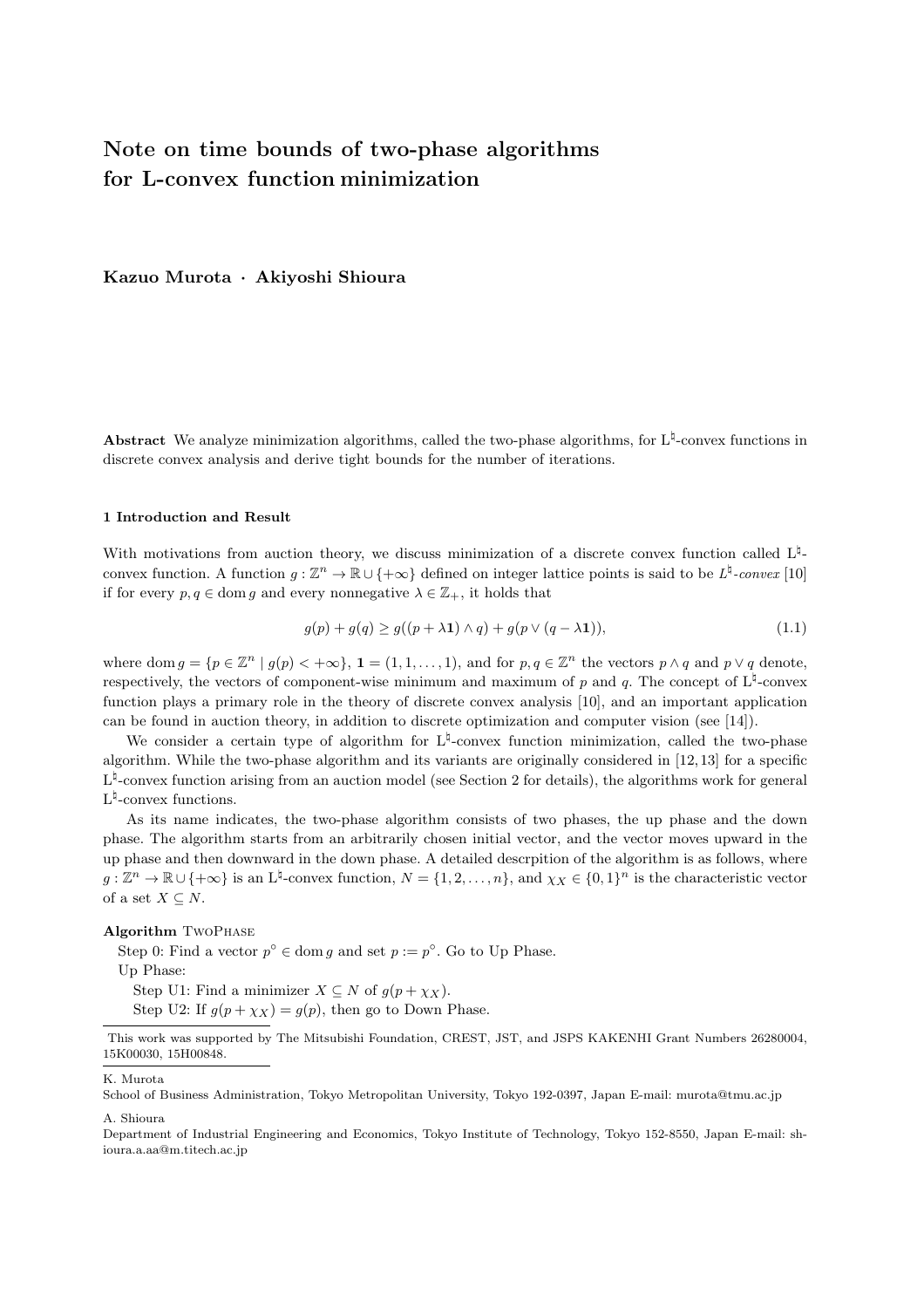Step U3: Set  $p := p + \chi_X$ , and go to Step U1. Down Phase: Step D1: Find a minimizer  $X \subseteq N$  of  $g(p - \chi_X)$ . Step D2: If  $g(p - \chi_X) = g(p)$ , then output *p* and stop.

Step D3: Set  $p := p - \chi_X$ , and go to Step D1.

In this paper, we analyze the number of updates of vector  $p$  in the two-phase algorithm<sup>1</sup>. We denote

$$
\mu(p^{\circ}) = \min\{\eta(p^*, p^{\circ}) \mid p^* \in \arg\min g\},\
$$

where arg min *g* is the set of minimizers of *g* and

$$
\eta(p,q) = ||p - q||_{\infty}^{+} + ||p - q||_{\infty}^{-}
$$
\n
$$
||q||_{\infty}^{+} = \max(0, q(1), q(2), ..., q(n))
$$
\n
$$
||q||_{\infty}^{-} = \max(0, -q(1), -q(2), ..., -q(n))
$$
\n
$$
(q \in \mathbb{Z}^{n}),
$$
\n
$$
(q \in \mathbb{Z}^{n}).
$$
\n
$$
(q \in \mathbb{Z}^{n}).
$$
\n
$$
(q \in \mathbb{Z}^{n}).
$$
\n
$$
(1.2)
$$

That is,  $\mu(p^{\circ})$  is the *η*-distance from vector  $p^{\circ}$  to the nearest minimizer of *g*.

**Theorem 1.1** *Suppose that the algorithm* TwoPhase *is applied to an L♮ -convex function g with an initial vector*  $p^{\circ} \in$  dom *g*. Then, the number of updates of vector p is bounded by  $\mu(p^{\circ})$  in the up phase and by  $\mu(p^{\circ})$  in the *down phase; in total, bounded by*  $2\mu(p^{\circ})$ *.* 

It is noted that while the minimizers *X* selected in Steps U1 and D1 are not uniquely determined, the bounds in Theorem 1.1 hold irrespectively of the choice of *X*.

The following numerical example shows that the bounds in the theorem above are tight.

*Example 1.2* Let us consider a function  $g : \mathbb{Z}^2 \to \mathbb{R} \cup \{+\infty\}$  given by

$$
g(p(1), p(2)) = \begin{cases} -2(p(1) - p(2)) + \max\{0, p(1)\} & \text{(if } p(1) - p(2) \le k), \\ +\infty & \text{(otherwise)}, \end{cases}
$$
(1.3)

where *k* is an arbitrary positive integer. It can be shown that  $g$  is an  $L^{\sharp}$ -convex function and

$$
\arg\min g = \{ (p(1), p(2)) \in \mathbb{Z}^2 \mid p(1) - p(2) = k, \ p(1) \le 0 \}.
$$

Suppose that the algorithm TwoPhase is applied to this function *g* with the initial vector  $p^{\circ} = (0,0)$ . Then, the trajectory of vector  $p$  is as follows (see Figure 1):

$$
(0,0) \to (1,0) \to (2,0) \to \cdots \to (k,0) \to (k-1,-1) \to (k-2,-2) \to \cdots \to (0,-k).
$$

Therefore, the numbers of updates of vector *p* in the up and down phases are each equal to *k*. We also have  $\mu(p^{\circ}) = \eta(p^*, p^{\circ}) = k$  with  $p^* = (0, -k) \in \arg \min g$ . Hence, we see that the bounds in Theorem 1.1 for the numbers of updates of vector *p* in the up and down phases are tight. *⊓⊔*

We also consider a variant of TwoPhase in [13], named TwoPhaseMinMin, for finding a (unique) minimal minimizer of an L<sup> $\natural$ </sup>-convex function<sup>2</sup>. The algorithm TwoPнAsEMINMIN is different from TwoPнAsE in the choice of *X* in each iteration and the termination condition of each phase. It is obtained from TwoPhase by changing Steps U1, U2, D1, and D2 to the following:

Step U1: Find the unique minimal minimizer  $X \subseteq N$  of  $g(p + \chi_X)$ .

Step U2: If  $X = \emptyset$ , then go to Down Phase.

Step D1: Find the unique maximal minimizer  $X \subseteq N$  of  $g(p - \chi_X)$ .

Step D2: If  $X = \emptyset$ , then output *p* and stop.

<sup>1</sup> A weaker statement than Theorem 1.1 is given in an unpublished technical report [12].

<sup>&</sup>lt;sup>2</sup> Due to  $L^{\natural}$ -convexity, a minimal minimizer is uniquely determined if it exists.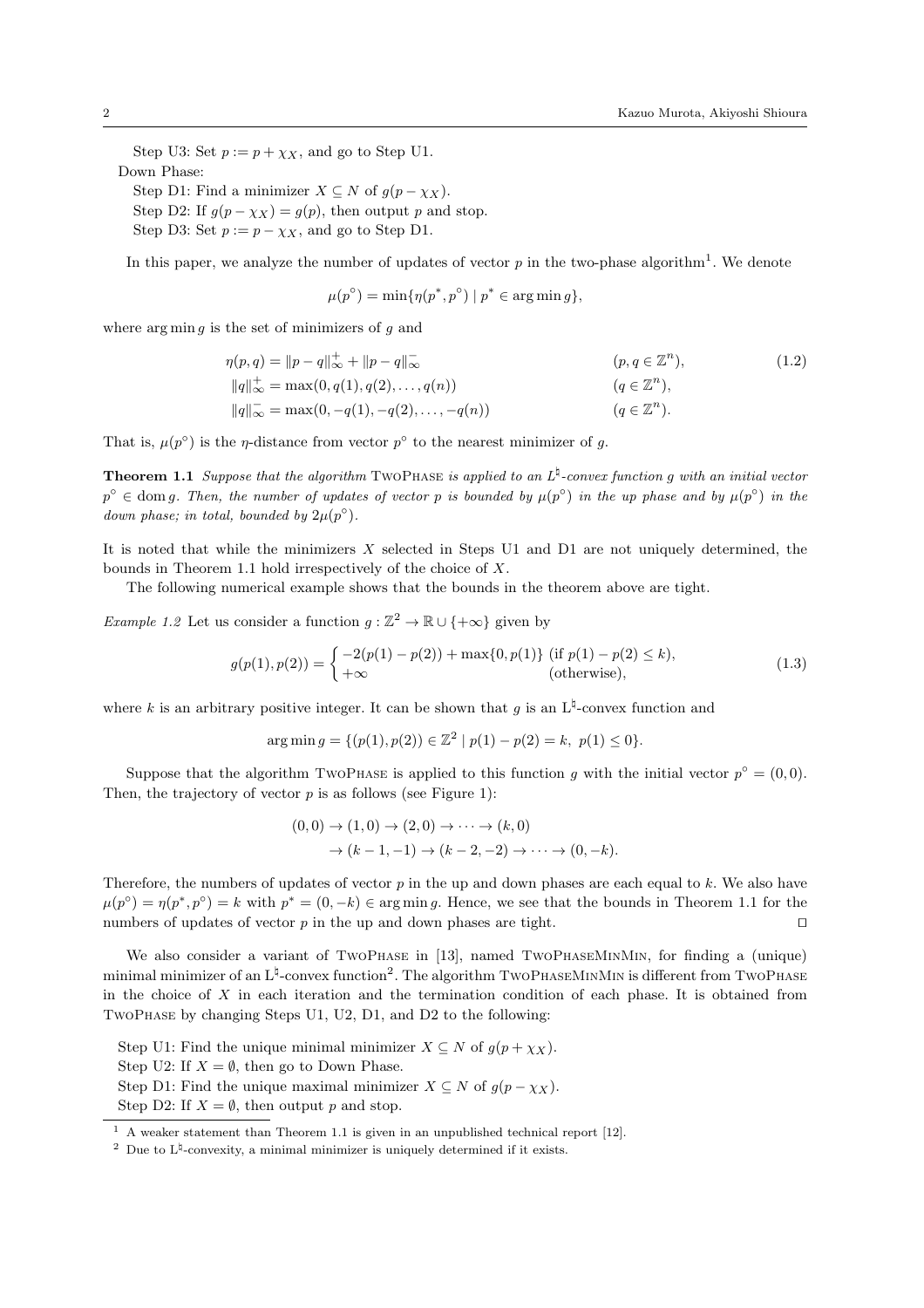

**Fig. 1** Behavior of vector *p* in Algorithm TwoPhase applied to function *g* in (1.3) with  $p^{\circ} = (0,0)$ . The thick half-line corresponds to the set of minimizers of *g*.

The following bounds for the numbers of updates of *p* are shown in [13]<sup>3</sup>, where  $p_{\min}^* \in \mathbb{Z}^n$  denotes the unique minimal minimizer of L*♮* -convex function *g*.

**Proposition 1.3** ([13, Theorem 4.13]) *Suppose that the algorithm* TWOPHASEMINMIN *is applied to an*  $L^{\natural}$ . *convex function g* with an initial vector  $p^{\circ} \in \text{dom } g$ . Then, the number of updates of vector p is bounded by  $\eta(p^{\circ},p_{\min}^*)$  in the up phase and by  $2\eta(p^{\circ},p_{\min}^*)$  in the down phase; in total, bounded by  $3\eta(p^{\circ},p_{\min}^*)$ .

By Theorem 1.1, we can improve the bound on the number of updates in the down phase. The behavior of TwoPhaseMinMin applied to an  $L^{\natural}$ -convex function g is the same as that of TwoPhase applied to the L<sup> $\sharp$ </sup>-convex function  $g_{\varepsilon}(p) = g(p) + \varepsilon \sum_{i=1}^{n} p(i)$  with a sufficiently small positive  $\varepsilon$ . Indeed, we have the following equivalences:

$$
X \subseteq N \text{ is a minimizer of } g_{\varepsilon}(p + \chi_X)
$$
  
\n
$$
\iff X \text{ is the minimal minimizer of } g(p + \chi_X),
$$
  
\n
$$
X \subseteq N \text{ is a minimizer of } g_{\varepsilon}(p - \chi_X)
$$
  
\n
$$
\iff X \text{ is the maximal minimizer of } g(p - \chi_X),
$$
  
\n
$$
p \in \mathbb{Z}_+^n \text{ is a minimizer of } g_{\varepsilon}
$$
  
\n
$$
\iff p \text{ is the minimal minimizer of } g.
$$

These facts, together with Theorem 1.1, imply the following bounds.

**Theorem 1.4** *Suppose that the algorithm* TwoPhaseMinMin *is applied to an L♮ -convex function g with an initial vector*  $p^{\circ} \in \text{dom } g$ *. Then, the number of updates of vector p is bounded by*  $\eta(p^{\circ}, p^*_{\text{min}})$  *in the up phase and by*  $\eta(p^{\circ}, p^*_{\min})$  *in the down phase; in total, bounded by*  $2\eta(p^{\circ}, p^*_{\min})$ *.* 

#### **2 Motivation from Auction Theory**

This research is motivated by design and analysis of iterative auction in auction theory. In the auction literature an algorithm (a mechanism, more precisely) called iterative auction (also called dynamic auction, Walrasian tâtonnement process, etc.) is often used to find equilibrium prices of goods (see, e.g., [3,4]). An

<sup>&</sup>lt;sup>3</sup> While the algorithm TwoPhaseMinMin in [13] is proposed as an algorithm for a specific  $L^{\sharp}$ -convex function (i.e., Lyapunov function), the algorithm as well as its analysis can be naturally extended to general L<sup>*t*</sup>-convex functions.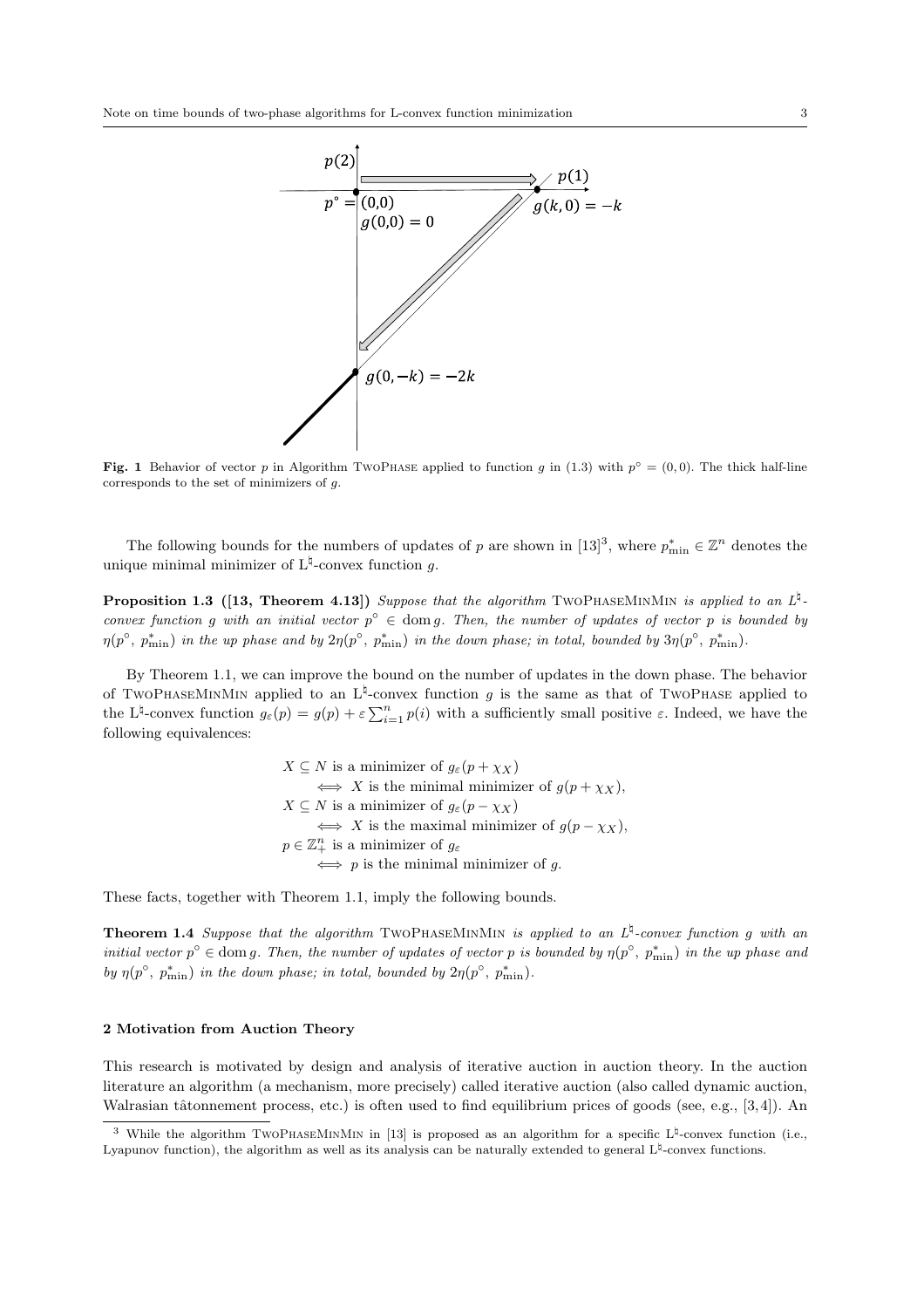iterative auction updates prices repeatedly by using bidders' demand information, and finds equilibrium prices. A well-known iterative auction is the English auction for a single item.

Let us consider an auction market with *n* types of items, denoted by  $N = \{1, 2, \ldots, n\}$ , and *m* bidders, denoted by  $M = \{1, 2, \ldots, m\}$ . Each bidder  $i \in M$  has his/her valuation function  $f_i: 2^N \to \mathbb{Z}$  with the value  $f_i(X)$  representing the degree of satisfaction for an item set  $X \subseteq N$ . We assume that each  $f_i$  is an integer-valued function satisfying the so-called "gross-substitutes" condition, which is a natural assumption for valuation functions (see  $[2,6,7]$  for the precise definition). An allocation of items is defined as a family of item sets  $X_1, X_2, \ldots, X_m$  satisfying  $X_i \cap X_h = \emptyset$  if  $i \neq h$  and  $\bigcup_{i \in M} X_i \subseteq N$ .

The goal of an auction is to find equilibrium allocation and prices of items. A pair of price vector  $p^* \in \mathbb{Z}_+^n$ and an allocation of items  $X_1^*, X_2^*, \ldots, X_m^*$  is called a *Walrasian equilibrium* [3,4] if the following conditions hold:

$$
X_i^* \in \arg \max \{ f_i(X) - \sum_{j \in X} p(j) \mid X \subseteq N \} \qquad (i \in M),
$$
  

$$
p(j) = 0 \qquad (j \in N \setminus \bigcup_{i \in M} X_i^*).
$$

Hence, in the equilibrium each bidder gets his/her best item set and all unsold items have zero price.

The natural and popular iterative auctions are ascending and descending auctions, in which prices are monotonically increasing or decreasing. Monotone movement of prices is preferable in iterative auctions since it makes easier to forecast the outcome of equilibrium price computation. For the *unit-demand* auction model where each bidder desires at most one item, an ascending auction and an descending auction are proposed by Demange–Gale–Sotomayor [5] and by Mishra–Parkes [9], respectively. These iterative auctions are generalized to the multi-demand auction model by Kelso–Crawford [7], Gul–Stacchetti [6], and Ausubel [2].

While ascending and descending auctions have a merit that the price movement is monotone, these iterative auctions have a drawback that the number of iterations is large. In an ascending auction, we cannot decrease prices during the computation, and therefore the initial prices should be lower bounds of unknown equilibrium prices. Therefore, even if the auctioneer knows the expectation of equilibrium prices, it is difficult to reduce the number of iterations by using the knowledge. It is customary in ascending auctions to set the initial prices to the lowest possible prices, but this makes the number of iterations large. This is also the case with descending auctions.

To make it possible to start from arbitrarily chosen prices, Andersson–Erlanson [1] proposed an iterative auction, for the unit-demand model, by combining the ascending auction by [5] and the descending auction by [9]. The algorithm admits the use of arbitrarily chosen initial prices, and consists of two phases, the price ascending phase and descending phase. Hence, the movement of prices is first monotone increasing and then monotone decreasing. Moreover, the flexibility in the choice of initial prices is useful in reducing the number of iterations, especially when the auctioneer has information about the expected equilibrium prices. Andersson–Erlanson [1] also theoretically analyzed the number of iterations in the two-phase auction algorithm.

The connection between equilibrium price computation and optimization is made clear in Ausubel [2], which shows that a price vector  $p \in \mathbb{Z}_+^n$  is an equilibrium price vector if and only if *p* is a minimizer of the *Lyapunov function*  $L: \mathbb{Z}_+^n \to \mathbb{Z}$  given by

$$
L(p) = \sum_{i=1}^{m} \max\{f_i(X) - p(X) \mid X \subseteq N\} + p(N) \quad (p \in \mathbb{Z}_+^n),\tag{2.4}
$$

under the assumption that each  $f_i$  is an integer valued function satisfying the gross-substitutes condition. The connection to discrete convex analysis is pointed out in Murota–Shioura–Yang [12, 13], which show that the Lyapunov function is an L*♮* -convex function, and hence iterative auctions can be seen as minimization algorithms for a specific L*♮* -convex function. Indeed, it is shown [13] that some of the existing iterative auctions coincide with L*♮* -convex function minimization algorithms applied to the Lyapunov function. In particular, the two-phase auction algorithm for the unit-demand model by Andersson–Erlanson [1] can be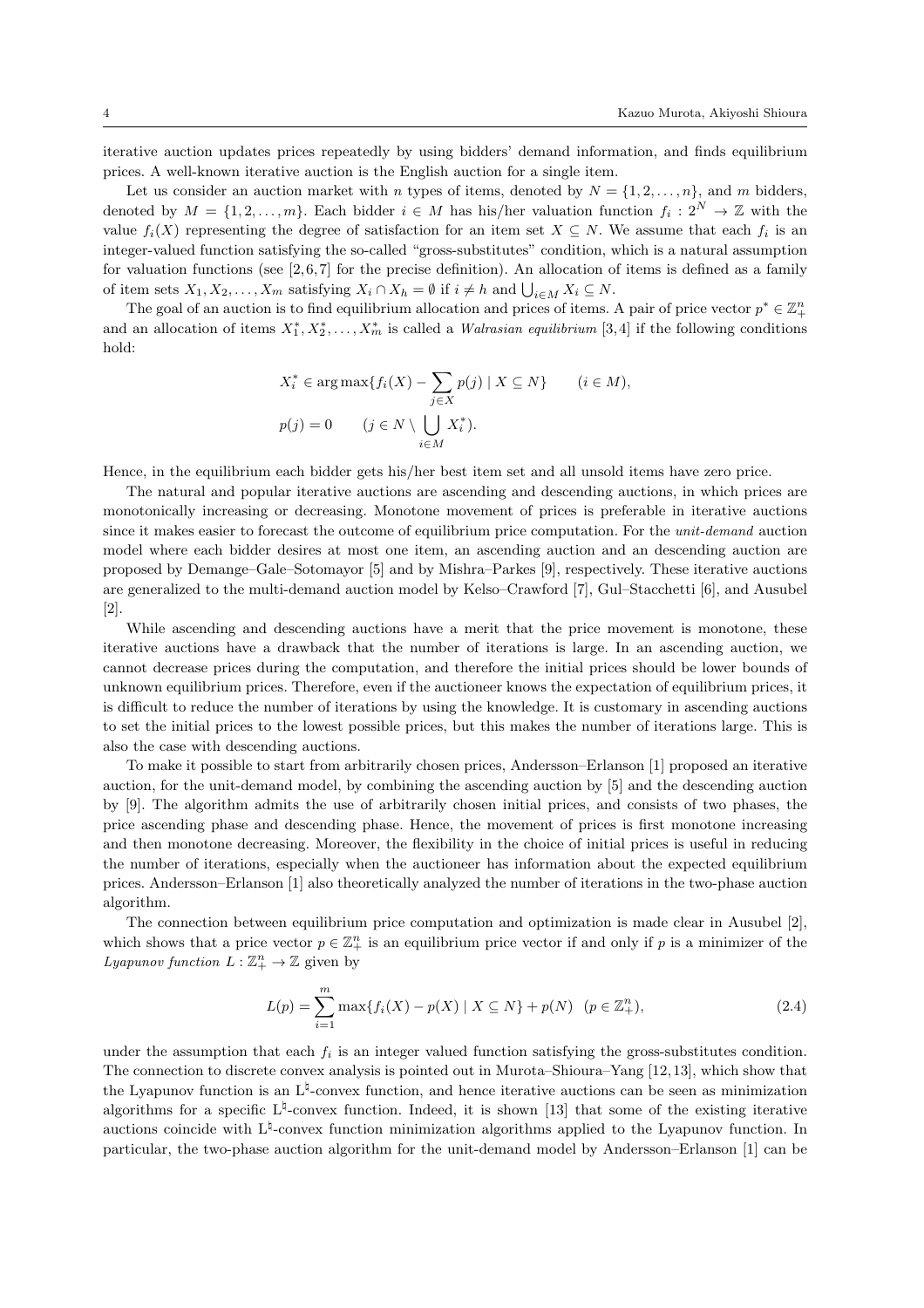recognized as the algorithm TwoPhaseMinMin applied to the Lyapunov function. Moreover, for the multidemand model, a two-phase auction algorithm is proposed in [12,13] (see also Ausubel [2]) by applying TwoPhaseMinMin to the Lyapunov function. Hence, our result (Theorem 1.4) provides tight bounds for the numbers of iterations required by the two-phase auction algorithms. We here rephrase Theorem 1.4 for the two-phase auction in [13].

**Corollary 2.1** For an arbitrarily chosen initial price vector  $p^{\circ} \in \mathbb{Z}_{+}^{n}$ , the two-phase auction of Murota–Shioura– *Yang* [13] *terminates by outputting the unique minimal equilibrium price vector*  $p_{\min}^*$ . The number of updates of *vector p is bounded by*  $\eta(p^{\circ}, p^*_{\min})$  *in the ascending phase and by*  $\eta(p^{\circ}, p^*_{\min})$  *in the descending phase; in total, bounded by*  $2\eta(p^{\circ}, p^*_{\min})$ *.* 

#### **3 Proof**

In this section we give a proof of Theorem 1.1 by improving the analysis of a more general minimization algorithm by Kolmogorov–Shioura [8] (named "primal algorithm" in [8]). In this algorithm, vector *p* can move upwards or downwards arbitrarily in each iteration, as far as the function value  $g(p)$  decreases.

```
Algorithm GreedyUpDown
Step 0: Find a vector p^{\circ} \in \text{dom } g and set p := p^{\circ}.
        Set SuccessUp := false, SuccessDown := false.
Step 1: Do UP or DOWN in any order until SuccessUp = SuccessDown = true:
        UP (do only if SuccessUp is false):
             Find a minimizer X \subseteq N of g(p + \chi_X).
             If g(p + \chi_X) = g(p), then set SuccessUp := true;
             otherwise set p := p + \chi_X.
        DOWN (do only if SuccessDown is false):
             Find a minimizer X \subseteq N of g(p - \chi_X).
             If g(p - \chi_X) = g(p), then set SuccessDown := true;
             otherwise set p := p - \chi_X.
Step 2: Output p and stop.
```
The algorithm TwoPhase is a special implementation of the algorithm GreedyUpDown, where UP is performed repeatedly until SuccessUp is true, and then DOWN is performed repeatedly. We will show the following bounds for GreedyUpDown, where we say that an update of *p* in GreedyUpDown is an *up-update* if *p* is updated to  $p + \chi_X$  with some nonempty *X*, and a *down-update* if *p* is updated to  $p - \chi_X$  with some nonempty *X*.

**Theorem 3.1** *Suppose that the algorithm* GREEDYUPDOWN *is applied to an*  $L^{\natural}$ -convex function g with an initial *vector*  $p^{\circ} \in \text{dom } g$ . Then, the numbers of up-updates and down-updates of vector p are each bounded by  $\mu(p^{\circ})$ ; in *total, the number of updates of p is bounded by*  $2\mu(p^{\circ})$ *.* 

Theorem 1.1 is an immediate corollary of this theorem.

In the following, we prove Theorem 3.1 by using the following property of  $L^{\natural}$ -convex functions. For a vector  $q \in \mathbb{Z}^n$ , we denote  $\text{supp}^+(q) = \{j \in N \mid q(j) > 0\}.$ 

**Lemma 3.2** ([10, Theorem 7.7]) Let  $g : \mathbb{Z}^n \to \mathbb{R} \cup \{+\infty\}$  be an  $L^{\natural}$ -convex function. For every  $p, q \in \text{dom } g$ *with* supp<sup>+</sup> $(p - q) \neq \emptyset$ *, it holds that* 

$$
g(p) + g(q) \ge g(p - \chi_Y) + g(q + \chi_Y)
$$

 $with Y = \arg \max_{i \in N} {p(j) - q(j)}.$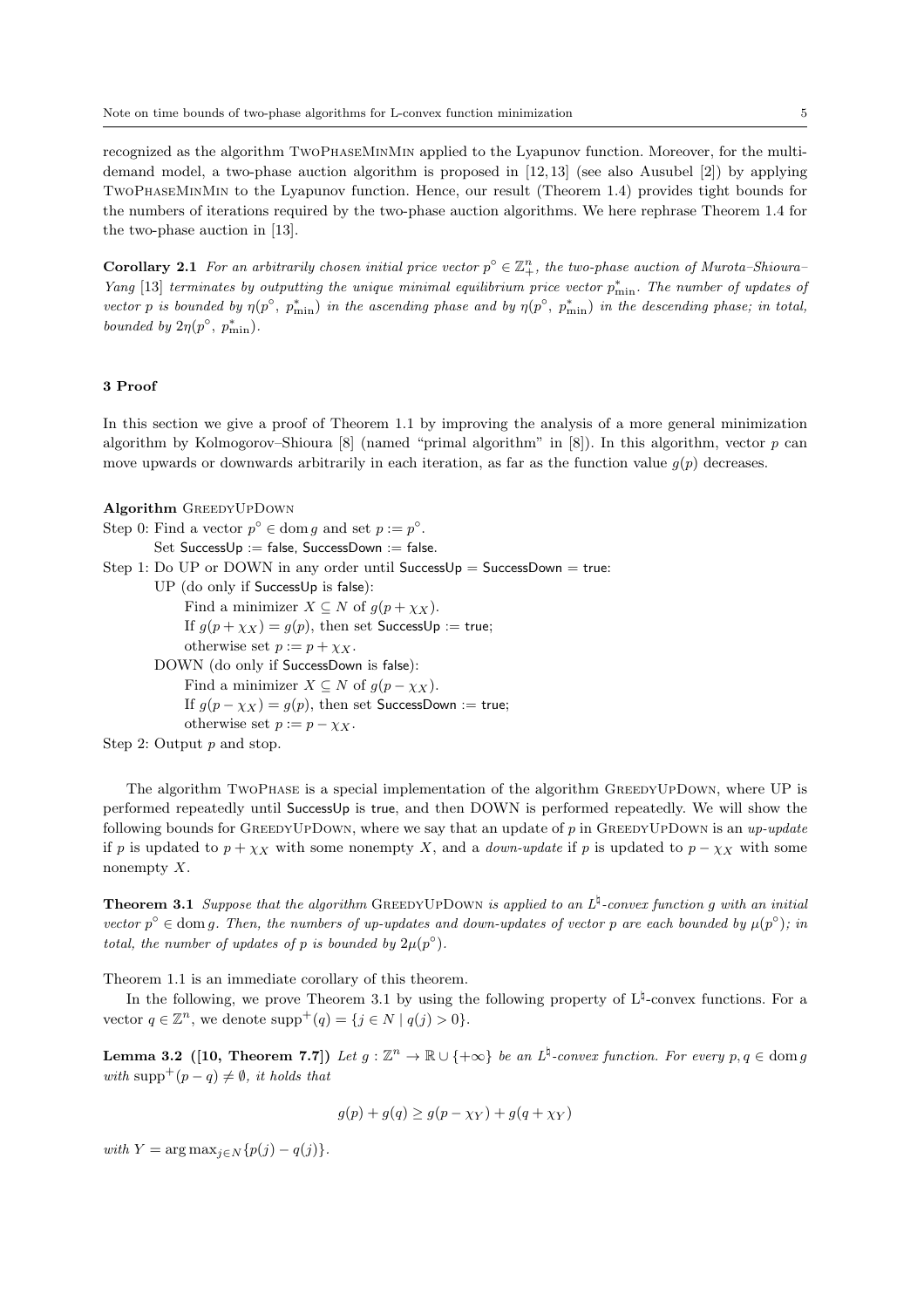We denote by  $p^{\oplus}$  the unique minimal vector in  $\arg \min \{g(q) | q \in \mathbb{Z}^n, q \geq p^{\circ}\}\)$ , and by  $p^{\ominus}$  the unique maximal vector in arg min ${g(q) | q \in \mathbb{Z}^n, q \leq p^{\circ}}$ . The number of updates of vector *p* in the algorithm GREEDYUPDOWN is analyzed in [8].

**Proposition 3.3 ([8, Section 2.2])** *The number of up-updates (resp., down-updates) of vector p in the algorithm*  $\text{GreebyUpDown } is \ bounded \ by \ } ||p^{\oplus} - p^{\circ}||_{\infty} \ \ (resp., \ } ||p^{\ominus} - p^{\circ}||_{\infty}).$ 

The following lemma is a key observation to recast this result to Theorem 3.1.

**Lemma 3.4** It holds that  $||p^{\oplus} - p^{\circ}||_{\infty} \le \mu(p^{\circ})$  and  $||p^{\ominus} - p^{\circ}||_{\infty} \le \mu(p^{\circ})$ .

*Proof* We prove the former inequality  $||p^{\oplus} - p^{\circ}||_{\infty} \le \mu(p^{\circ})$  only since the latter inequality  $||p^{\ominus} - p^{\circ}||_{\infty} \le \mu(p^{\circ})$ can be proven in the same manner.

To prove the inequality  $\|p^{\oplus} - p^{\circ}\|_{\infty} \leq \mu(p^{\circ})$ , we show that  $\|p^{\oplus} - p^{\circ}\|_{\infty} \leq \eta(p^*, p^{\circ})$  holds for every minimizer  $p^*$  of *g*; recall the definition of  $\eta(p^*, p^{\circ})$  in (1.2).

We first consider the case with  $p^* \geq p^{\circ}$ . Since  $p^{\oplus}$  is a minimizer of g in the set  $\{q \in \mathbb{Z}^n \mid q \geq p^{\circ}\}\$ , we have  $p^{\oplus} \in \arg \min g$ . Hence, it holds that

$$
||p^{\oplus} - p^{\circ}||_{\infty} \le ||p^* - p^{\circ}||_{\infty} = \eta(p^*, p^{\circ}).
$$

We then assume that  $\text{supp}^+(p^{\circ}-p^*) \neq \emptyset$ . This implies  $\text{supp}^+(p^{\oplus}-p^*) \neq \emptyset$ . Let  $Y = \arg \max_{j \in N} \{p^{\oplus}(j) - p^*\}$ *p ∗* (*j*)*}*.

**Claim:** There exists some  $t \in Y$  such that  $p^{\oplus}(t) = p^{\circ}(t)$ . [Proof of Claim] By Lemma 3.2, it holds that

$$
g(p^{\oplus}) + g(p^*) \ge g(p^{\oplus} - \chi_Y) + g(p^* + \chi_Y). \tag{3.5}
$$

Since  $p^*$  is a minimizer of *g*, we have  $g(p^* + \chi_Y) \ge g(p^*)$ , which, combined with (3.5), implies  $g(p^{\oplus} \chi_Y$ )  $\leq g(p^{\oplus})$ . From this inequality follows that  $p^{\oplus} - \chi_Y \ngeq p^{\circ}$  since  $p^{\oplus}$  is the minimal vector in the set  $\arg\min\{g(q) \mid q \in \mathbb{Z}^n, q \geq p^{\circ}\}\.$  Hence, there exists some  $t \in Y$  with  $p^{\oplus}(t) = p^{\circ}(t)$ . [End of Proof of Claim]

It holds that

$$
||p^* - p^{\circ}||_{\infty} = \max_{j \in N} \{p^{\circ}(j) - p^*(j)\}
$$
 (by supp<sup>+</sup>(p<sup>°</sup> - p<sup>\*</sup>)  $\neq \emptyset$ )  
\n
$$
\ge p^{\circ}(t) - p^*(t)
$$
  
\n
$$
= p^{\oplus}(t) - p^*(t)
$$
 (by the claim above)  
\n
$$
= \max_{j \in N} \{p^{\oplus}(j) - p^*(j)\}
$$
 (by  $t \in Y$  and the definition of Y).

It follows that for every  $k \in N$ , we have

$$
p^{\oplus}(k) - p^{\circ}(k) = [p^*(k) - p^{\circ}(k)] + [p^{\oplus}(k) - p^*(k)]
$$
  
\n
$$
\leq ||p^* - p^{\circ}||_{\infty}^+ + \max_{j \in N} \{p^{\oplus}(j) - p^*(j)\}
$$
  
\n
$$
= ||p^* - p^{\circ}||_{\infty}^+ + ||p^* - p^{\circ}||_{\infty}^- = \eta(p^*, p^{\circ}).
$$

 $\text{Hence, } ||p^{\oplus} - p^{\circ}||_{\infty} \leq \eta(p^*, p^{\circ})$ ) holds. *⊓⊔*

Theorem 3.1 follows from Proposition 3.3 and Lemma 3.4.